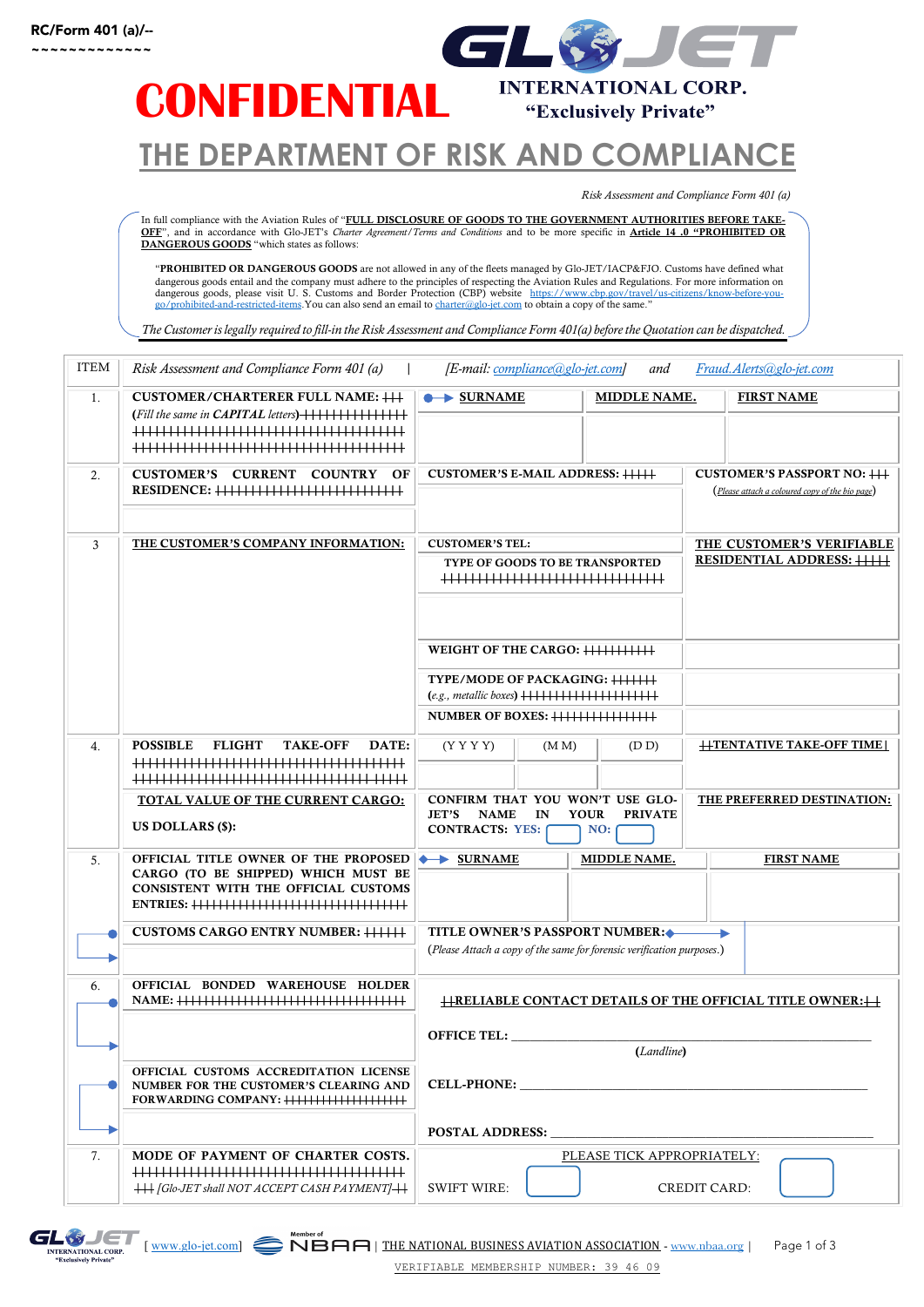### RC/Form 401 (a)/--

# **CONFIDENTIAL**

Ŏ

|                                                                                                         |                                                                                                                                                                                                       |                                                                                                                         |                                                      | <b>CONSIGNEE DETAILS: (FINAL/CONFIRMED)</b> |  |  |  |
|---------------------------------------------------------------------------------------------------------|-------------------------------------------------------------------------------------------------------------------------------------------------------------------------------------------------------|-------------------------------------------------------------------------------------------------------------------------|------------------------------------------------------|---------------------------------------------|--|--|--|
| 8.                                                                                                      | WHO WILL BE THE MAIN CONSIGNEE FOR THE PROPOSED CARGO?                                                                                                                                                |                                                                                                                         |                                                      |                                             |  |  |  |
|                                                                                                         | THE CUSTOMER?                                                                                                                                                                                         |                                                                                                                         |                                                      |                                             |  |  |  |
|                                                                                                         |                                                                                                                                                                                                       |                                                                                                                         |                                                      |                                             |  |  |  |
|                                                                                                         |                                                                                                                                                                                                       |                                                                                                                         |                                                      |                                             |  |  |  |
|                                                                                                         |                                                                                                                                                                                                       |                                                                                                                         |                                                      |                                             |  |  |  |
|                                                                                                         |                                                                                                                                                                                                       |                                                                                                                         |                                                      |                                             |  |  |  |
|                                                                                                         | <b>JOINTLY:</b>                                                                                                                                                                                       |                                                                                                                         |                                                      |                                             |  |  |  |
|                                                                                                         |                                                                                                                                                                                                       |                                                                                                                         |                                                      |                                             |  |  |  |
|                                                                                                         | THAT IS: BOTH THE CUSTOMER AND HIS/HER BUSINESS                                                                                                                                                       |                                                                                                                         |                                                      |                                             |  |  |  |
|                                                                                                         | <b>ASSOCIATE (S)?</b>                                                                                                                                                                                 |                                                                                                                         |                                                      |                                             |  |  |  |
|                                                                                                         |                                                                                                                                                                                                       |                                                                                                                         |                                                      |                                             |  |  |  |
|                                                                                                         | HOW LONG HAVE YOU KNOWN YOUR                                                                                                                                                                          | ARE YOU AWARE THAT GLO-JET'S RESPONSIBILITY IS TO BE PAID,                                                              |                                                      |                                             |  |  |  |
|                                                                                                         | SELLER, TRADE PARTNER OR SUPPLIER?                                                                                                                                                                    | SCRUTINIZE THE LEGAL EXPORT DOCUMENTS AND IF APPROVED, PARK<br>THE AIRCRAFT AT THE AUTHORIZED BAY AND PERMIT LOADING OF |                                                      |                                             |  |  |  |
|                                                                                                         |                                                                                                                                                                                                       | THE CARGO FOR ONWARD FLIGHT TO THE AGREED DESTINATION?                                                                  |                                                      |                                             |  |  |  |
|                                                                                                         | IN A SCALE OF 0 TO 10, HOW DO YOU RATE<br>YOUR ASSOCIATE/SELLER (IN TERMS OF                                                                                                                          | YES, AM AWARE.                                                                                                          |                                                      |                                             |  |  |  |
|                                                                                                         | LEVEL, VIZ-Á-VIZ,<br><b>COMFORT</b><br><b>THE</b>                                                                                                                                                     |                                                                                                                         |                                                      |                                             |  |  |  |
|                                                                                                         | TRANSACTION AND/OR<br><b>ENVISAGED</b><br><b>BUSINESS ENGAGEMENT)?</b>                                                                                                                                | NO, AM NOT.                                                                                                             |                                                      | REASON:                                     |  |  |  |
|                                                                                                         |                                                                                                                                                                                                       |                                                                                                                         |                                                      |                                             |  |  |  |
|                                                                                                         | $0 \t 1 \t 2 \t 3 \t 4 \t 5 \t 6 \t 7 \t 8 \t 9 \t 10$                                                                                                                                                | WHEN (AND HOW) DID YOU KNOW GLO-JET INTERNATIONAL CORP?                                                                 |                                                      |                                             |  |  |  |
|                                                                                                         |                                                                                                                                                                                                       |                                                                                                                         |                                                      |                                             |  |  |  |
|                                                                                                         | HAVE YOU READ THROUGH GLO-JET<br>INTERNATIONAL CORP'S<br><b>STANDARD</b>                                                                                                                              | WHEN?                                                                                                                   |                                                      |                                             |  |  |  |
|                                                                                                         | PROCEDURES FROM THE WEBSITE:                                                                                                                                                                          |                                                                                                                         |                                                      |                                             |  |  |  |
|                                                                                                         | www.glo-jet.com                                                                                                                                                                                       | $\mathbf{HOW?}$                                                                                                         |                                                      |                                             |  |  |  |
|                                                                                                         |                                                                                                                                                                                                       |                                                                                                                         |                                                      |                                             |  |  |  |
|                                                                                                         | YES:                                                                                                                                                                                                  | HAVING DONE YOUR OWN INDIPENDENT DUE DILLIGENCE, DETAILED                                                               |                                                      |                                             |  |  |  |
|                                                                                                         |                                                                                                                                                                                                       | ASSESMENT AND BACKGROUND CHECK, DO YOU THINK GLO-JET HAS                                                                |                                                      |                                             |  |  |  |
|                                                                                                         | NO:                                                                                                                                                                                                   | THE CAPACITY TO TRANSPORT THE CARGO TO YOUR DESTINATION?                                                                |                                                      |                                             |  |  |  |
|                                                                                                         |                                                                                                                                                                                                       |                                                                                                                         |                                                      |                                             |  |  |  |
|                                                                                                         | IF NO, WHY                                                                                                                                                                                            |                                                                                                                         | DO YOU HAVE CONFIDENCE IN GLO-JET AND ITS EMPLOYEES? |                                             |  |  |  |
|                                                                                                         |                                                                                                                                                                                                       | ABSOLUTELY. YES IDO:                                                                                                    |                                                      | NO, I DON'T:                                |  |  |  |
|                                                                                                         |                                                                                                                                                                                                       |                                                                                                                         |                                                      |                                             |  |  |  |
|                                                                                                         | DO YOU HAVE ANY FORM OF DOUBT [AS REGARDS YOUR ENVISAGED BUSINESS TRANSACTION] WHICH YOU WOULD<br>LIKE GLO-JET'S FRAUD DETECTION AND PREVENTION UNIT (FDPU) TO LOOK INTO, BEFORE SCHEDULING TAKE-OFF? |                                                                                                                         |                                                      |                                             |  |  |  |
|                                                                                                         |                                                                                                                                                                                                       |                                                                                                                         |                                                      |                                             |  |  |  |
|                                                                                                         | <b>CRITICAL NOTES:</b>                                                                                                                                                                                |                                                                                                                         |                                                      |                                             |  |  |  |
|                                                                                                         |                                                                                                                                                                                                       |                                                                                                                         |                                                      |                                             |  |  |  |
| a)                                                                                                      | In strict adherence to <b>LAWS OF PROCEEDS OF CRIME AND ANTI-MONEY LAUNDERING,</b>                                                                                                                    |                                                                                                                         |                                                      |                                             |  |  |  |
|                                                                                                         | <b>COMBATING FINANCING OF TERRORISM (CFT)</b> and Central Bank's Financial Guidelines, kindly note that<br>THERE SHALL BE NO CASH PAYMENTS.                                                           |                                                                                                                         |                                                      |                                             |  |  |  |
|                                                                                                         |                                                                                                                                                                                                       |                                                                                                                         |                                                      |                                             |  |  |  |
| b)                                                                                                      | Glo-JET International Corp <b>IS NOT PARTY</b> to the private business dealings of the Customer. Neither is the                                                                                       |                                                                                                                         |                                                      |                                             |  |  |  |
|                                                                                                         | company accredited to facilitate clearance of the CARGO. The customer must choose a reputable company of                                                                                              |                                                                                                                         |                                                      |                                             |  |  |  |
|                                                                                                         | his/her choice to clear the goods, obtain proper legal documents which shall be submitted to Glo-JET's                                                                                                |                                                                                                                         |                                                      |                                             |  |  |  |
| Department of Risk and Compliance for <b>VERIFICATION</b> before take-off. In case the Customer detects |                                                                                                                                                                                                       |                                                                                                                         |                                                      |                                             |  |  |  |
|                                                                                                         | Fraud with his handlers and/or business partners, he/she must immediately send an email to Glo-JET's                                                                                                  |                                                                                                                         |                                                      |                                             |  |  |  |
|                                                                                                         | Fraud Detection and Prevention Unit (FDPU) via email: Fraud.Alerts@glo-jet.com                                                                                                                        |                                                                                                                         |                                                      |                                             |  |  |  |